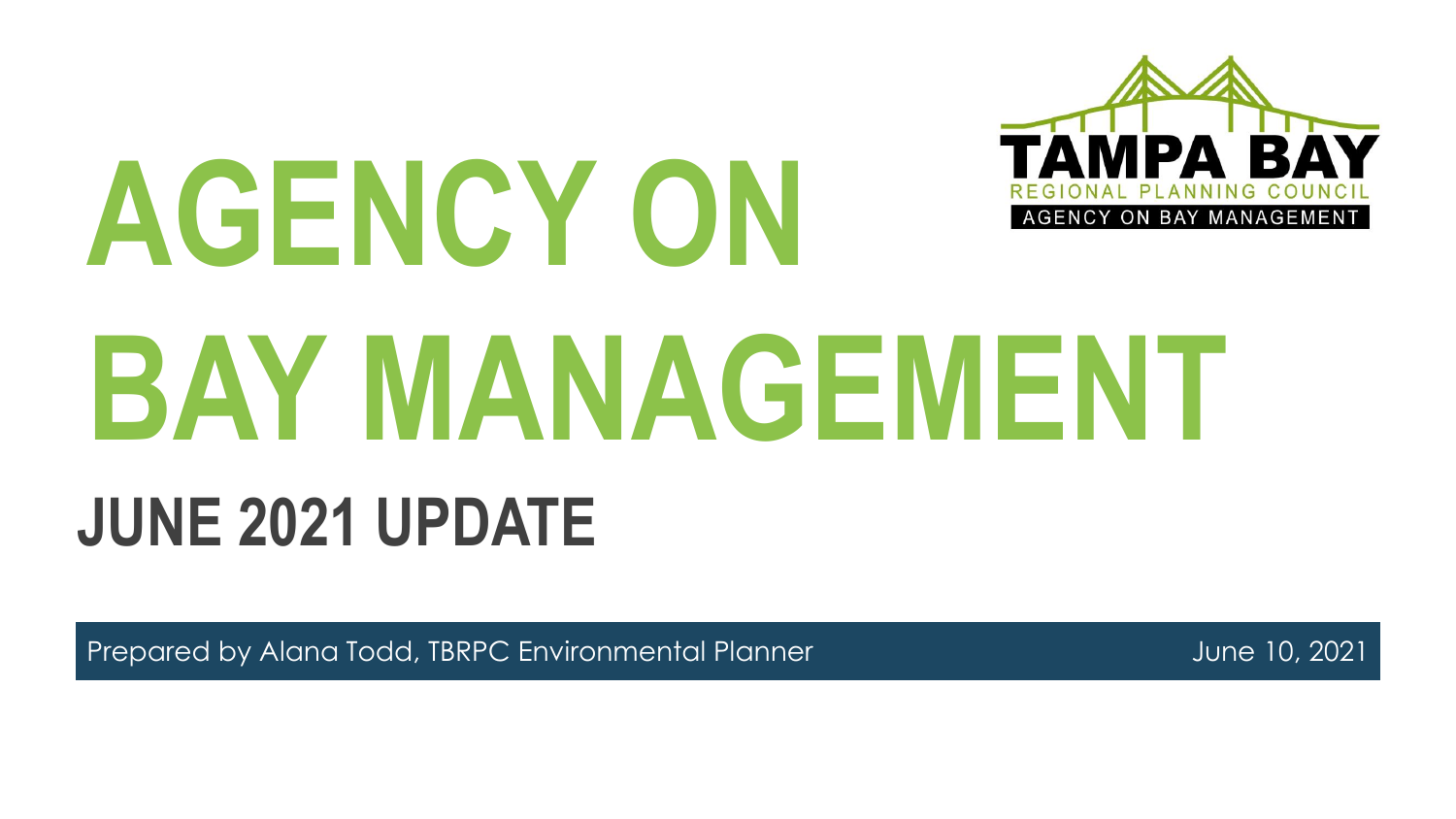# **TODAY'S PRESENTATION**



### **1 MEMBERSHIP**

### **RESULTS OF ACTIVITY PRIORITIZATION**

### **REGIONAL RED TIDE**

### **TERRAPIN CONSERVATION**

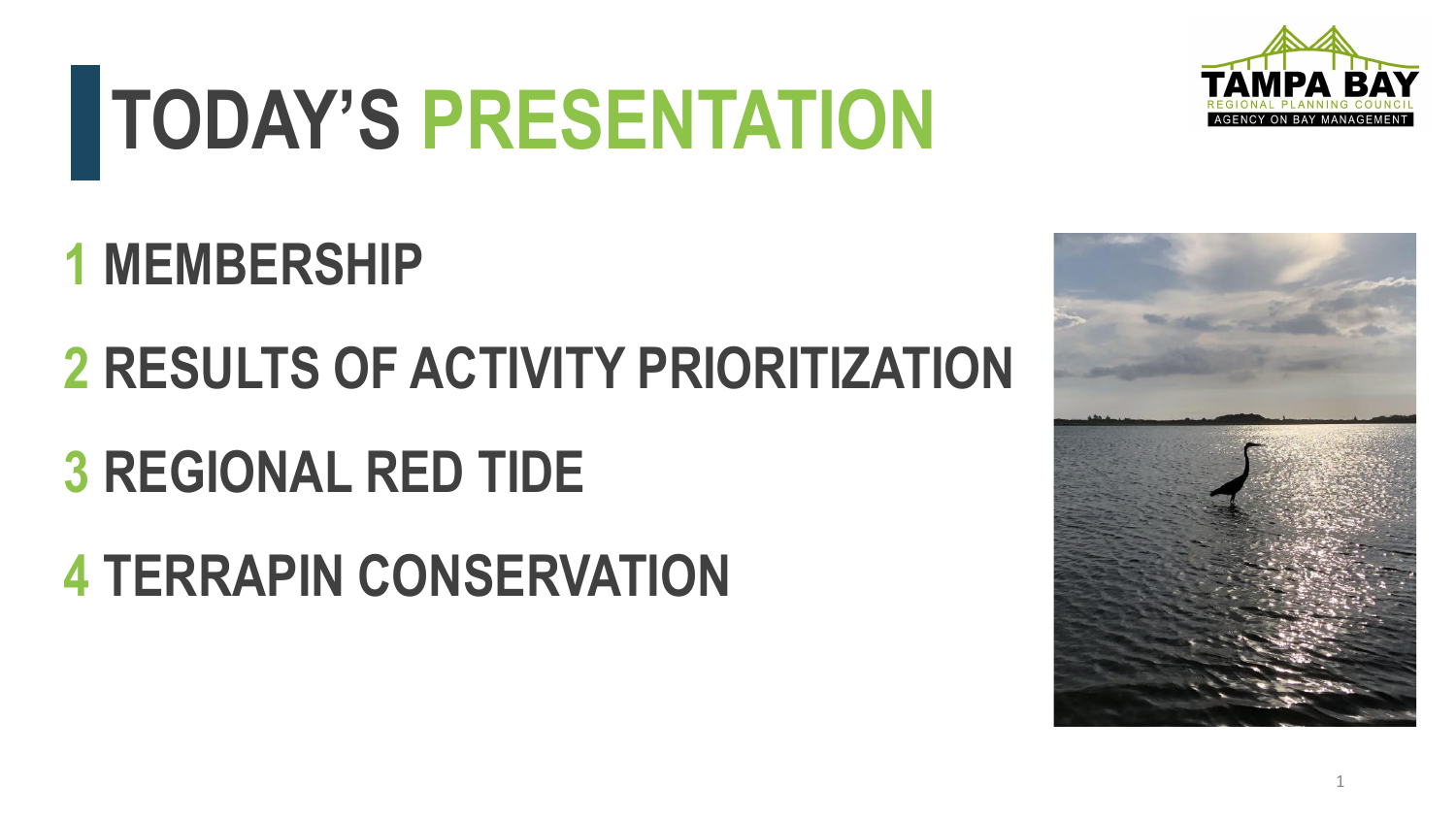

## **ABM MEMBERSHIP**

#### **OPEN POSITIONS**

- Florida Senate
- Florida House of Representatives
- Florida Aquarium (Mote?)
- Duke Energy
- Florida Power & Light
- Recreational Fishing
- Manatee elected official
- Gulfport
- At large: Hillsborough, Manatee, and Pasco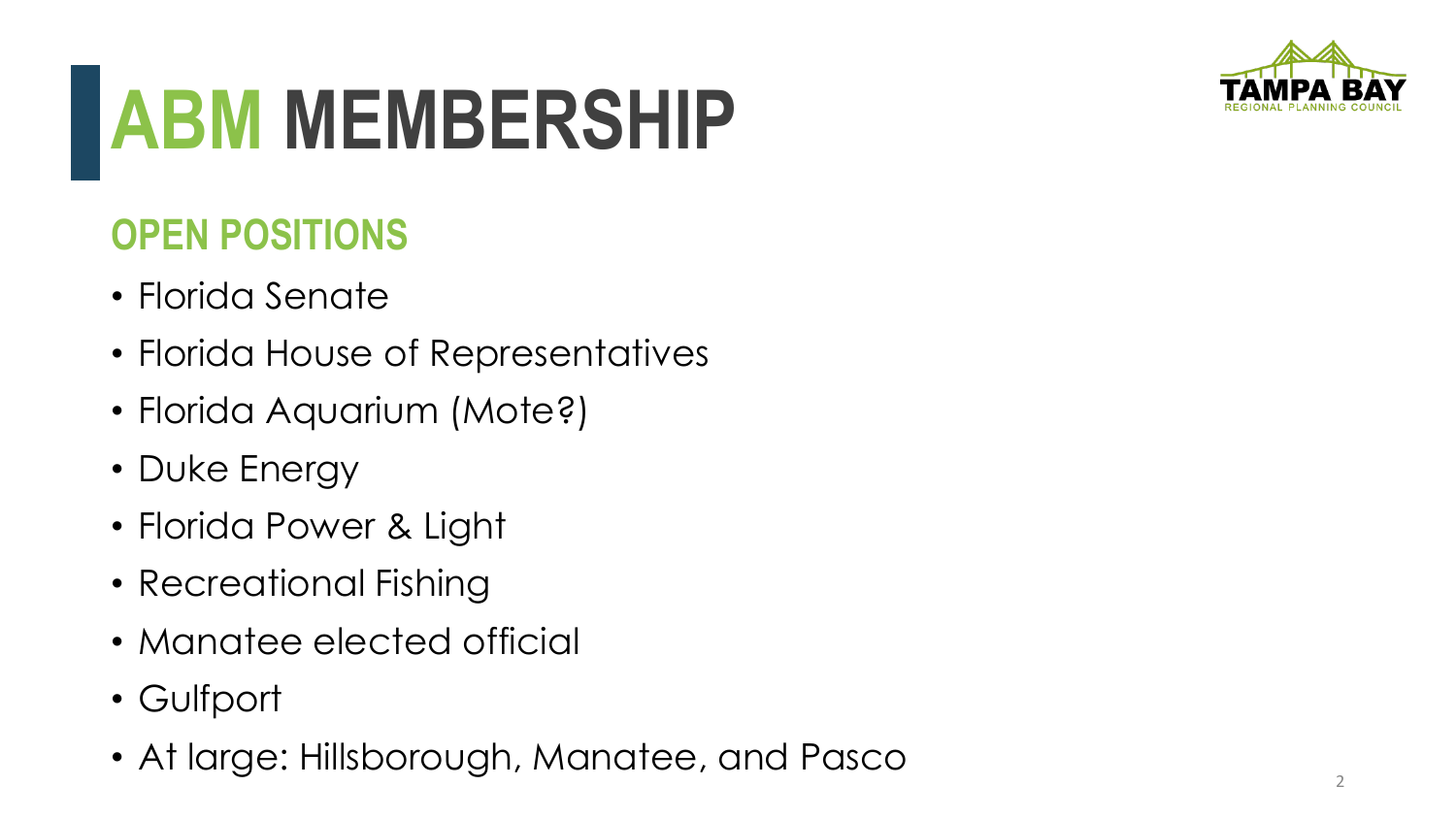# **ABM IN THE CCMP**



#### **ACTIVITIES FOR FULL AGENCY**

| 1st             | Facilitate tidal tributaries restoration to<br>support comprehensive management<br>goals (BH-9). |
|-----------------|--------------------------------------------------------------------------------------------------|
| 2 <sub>nd</sub> | Support education, outreach &<br>enforcement to reduce user conflicts<br>$(PA-1)$                |
| 3rd             | Share lessons-learned for effective<br>public education and science<br>communication (PE-2).     |
| 4th             | Increase engagement between USGC,<br>spill responders, & environmental<br>community (SP-2).      |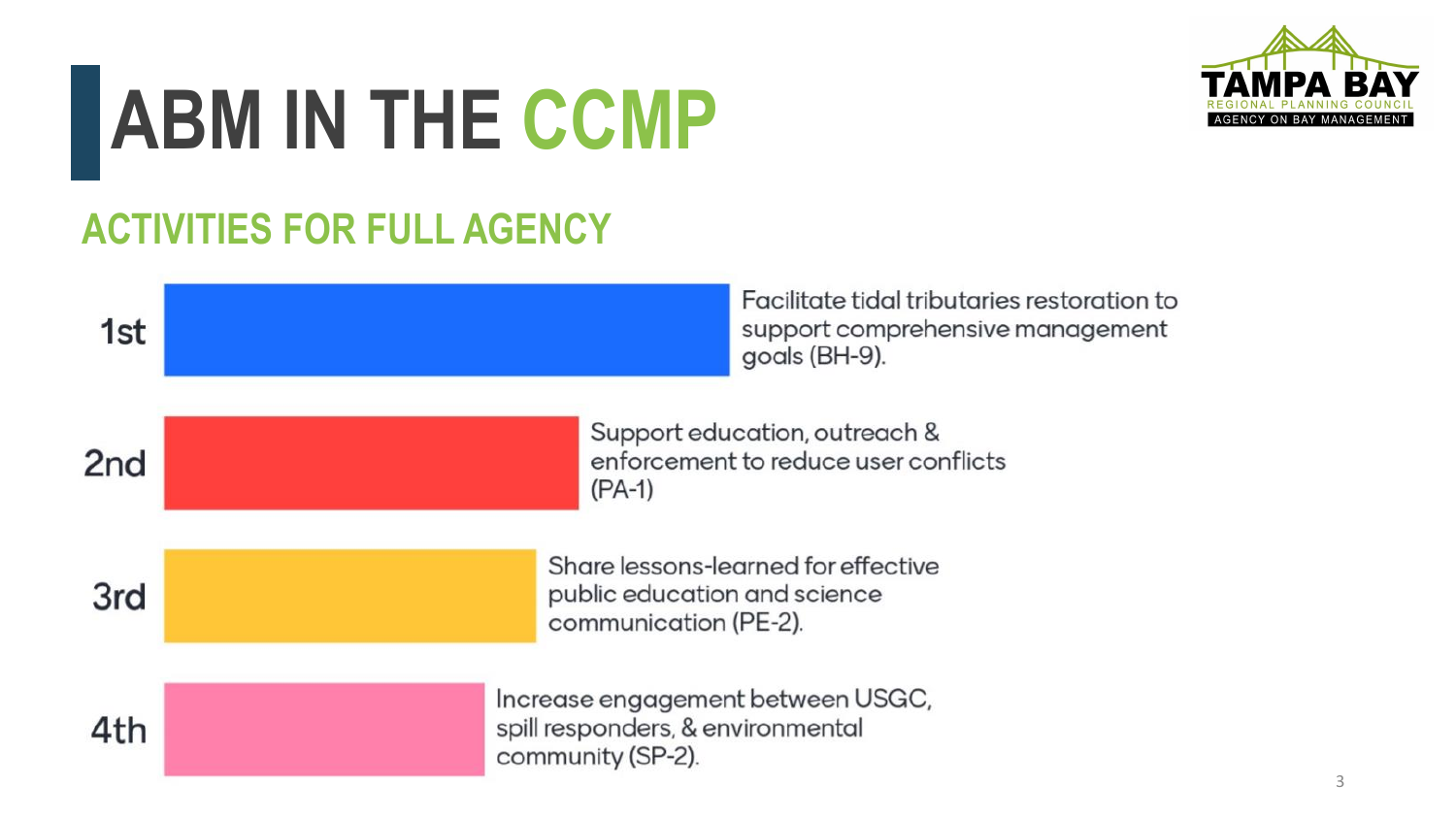# **ABM IN THE CCMP**



#### **ACTIVITIES FOR LEGISLATIVE REVIEW SUBCOMMITTEE**

| 1st             | Support legislation to require<br>septic system<br>maintenance/inspections (WW-2). |
|-----------------|------------------------------------------------------------------------------------|
| 2 <sub>nd</sub> | Develop strategy to fund on-water<br>enforcement (FW-1).                           |
| 3rd             | Support legislation to reduce<br>contaminants of<br>concern/microplastics (COC-4). |
| 4th             | Advocate for permanent funding<br>source for PORTS/CVTS (SP-1).                    |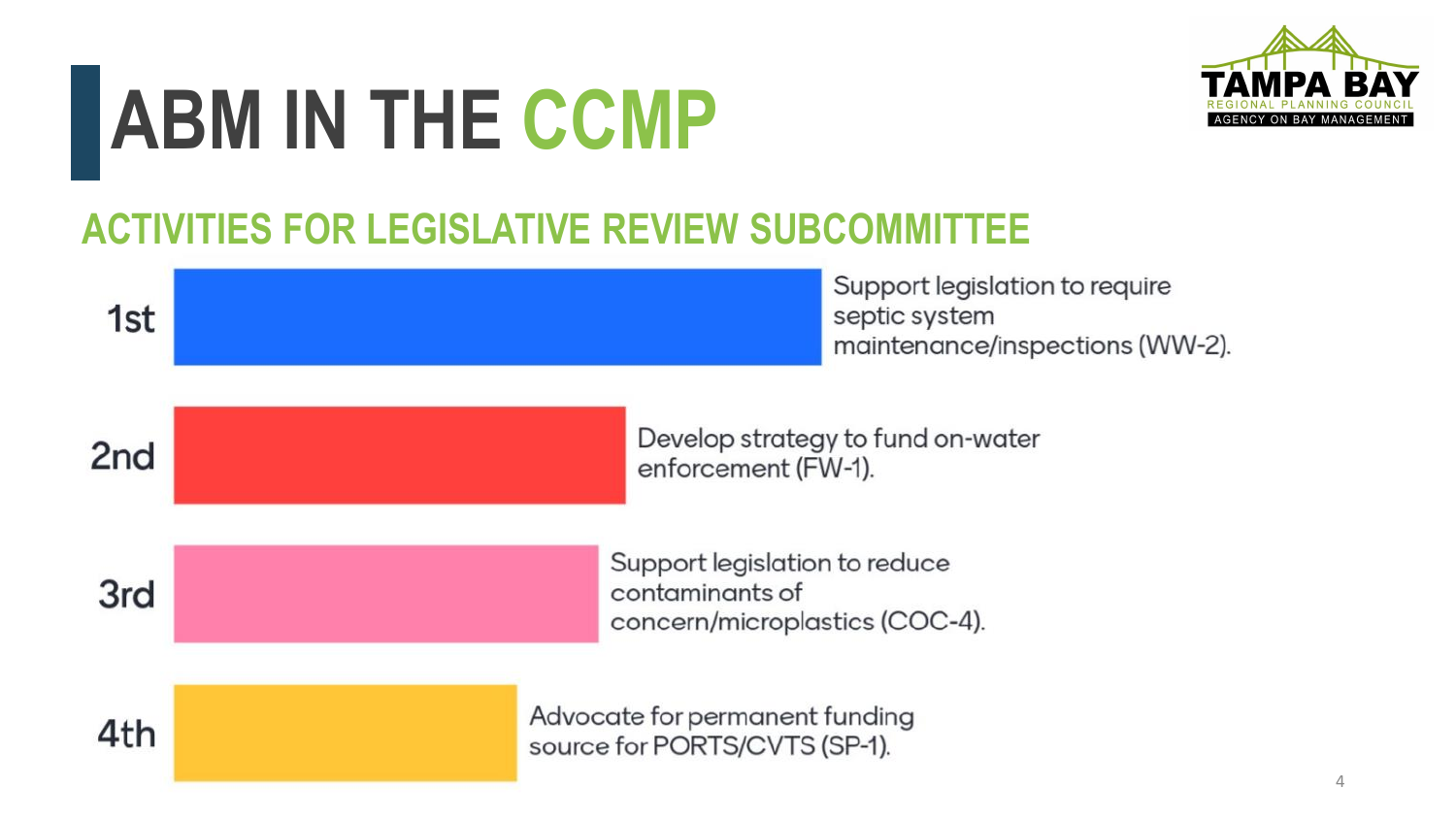### **ABM IN THE CCMP**



#### **ACTIVITIES FOR NATURAL RESOURCES/ENVIRONMENTAL IMPACT REVIEW SUBCOMMITTEE**

| 1st             | Improve regional review of development<br>and restoration projects (FW-5).              |
|-----------------|-----------------------------------------------------------------------------------------|
| 2 <sub>nd</sub> | Explore rule revisions to encourage living<br>shorelines (BH-6).                        |
| 3rd             | Share tools to expand Green Infrastructure<br>implementation (SW-10)                    |
| 4th             | Host workshops for marine enforcement on<br>key environmental protection topics (FW-1). |
| 5th             | Share tools to achieve freshwater wetland<br>restoration goals (BH-10).                 |
| 6th             | Host workshop to explore locations for<br>mitigation banks (BH-2).                      |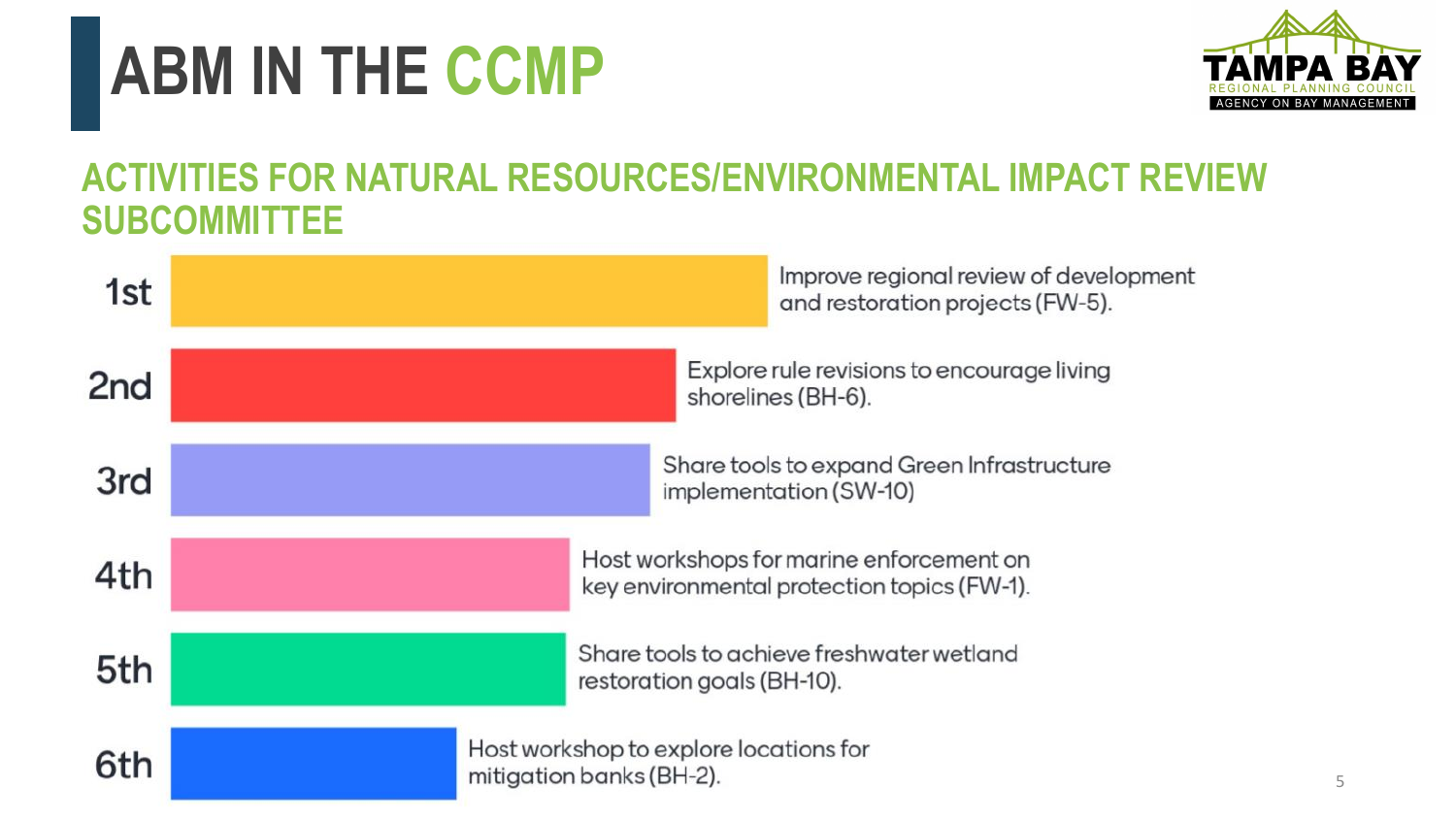

### **REGIONAL RED TIDE RESPONSE**

- The TBRPC convened a regional meeting on May 25<sup>th</sup> with Pasco, Pinellas, Hillsborough, Manatee, and Sarasota counties, and other stakeholders.
- Shared efforts during the 2018 red tide event and prioritized recommendations from the Red Tide Report
	- Data management tool and regional SOPs
	- Process/guidelines for state to declare state of emergency
	- Means for sharing resources among the counties
	- Public education and outreach
- Will continue to meet quarterly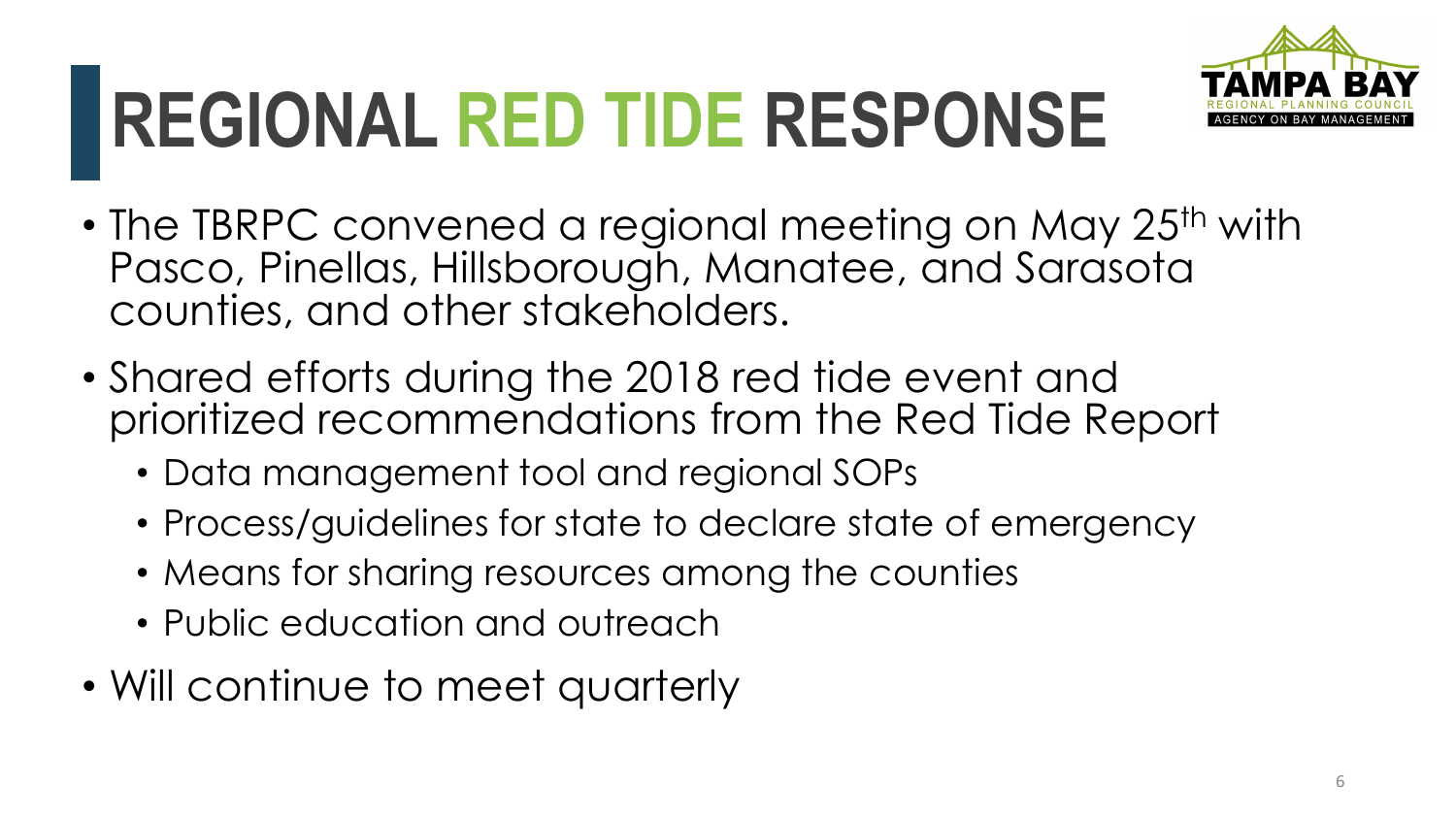## **TERRAPIN CONSERVATION**



TBRPC Staff drafted Resolution 06-2021:

**The Tampa Bay Regional Planning Council supports the conservation efforts on behalf of the diamondback terrapin species by the Florida Fish and Wildlife Conservation Commission to implement Terrapin Bycatch Reduction Zones and the use of Bycatch Reduction Devices for commercial and recreational crab pots.**

The Council will vote next Monday, June 14, 2021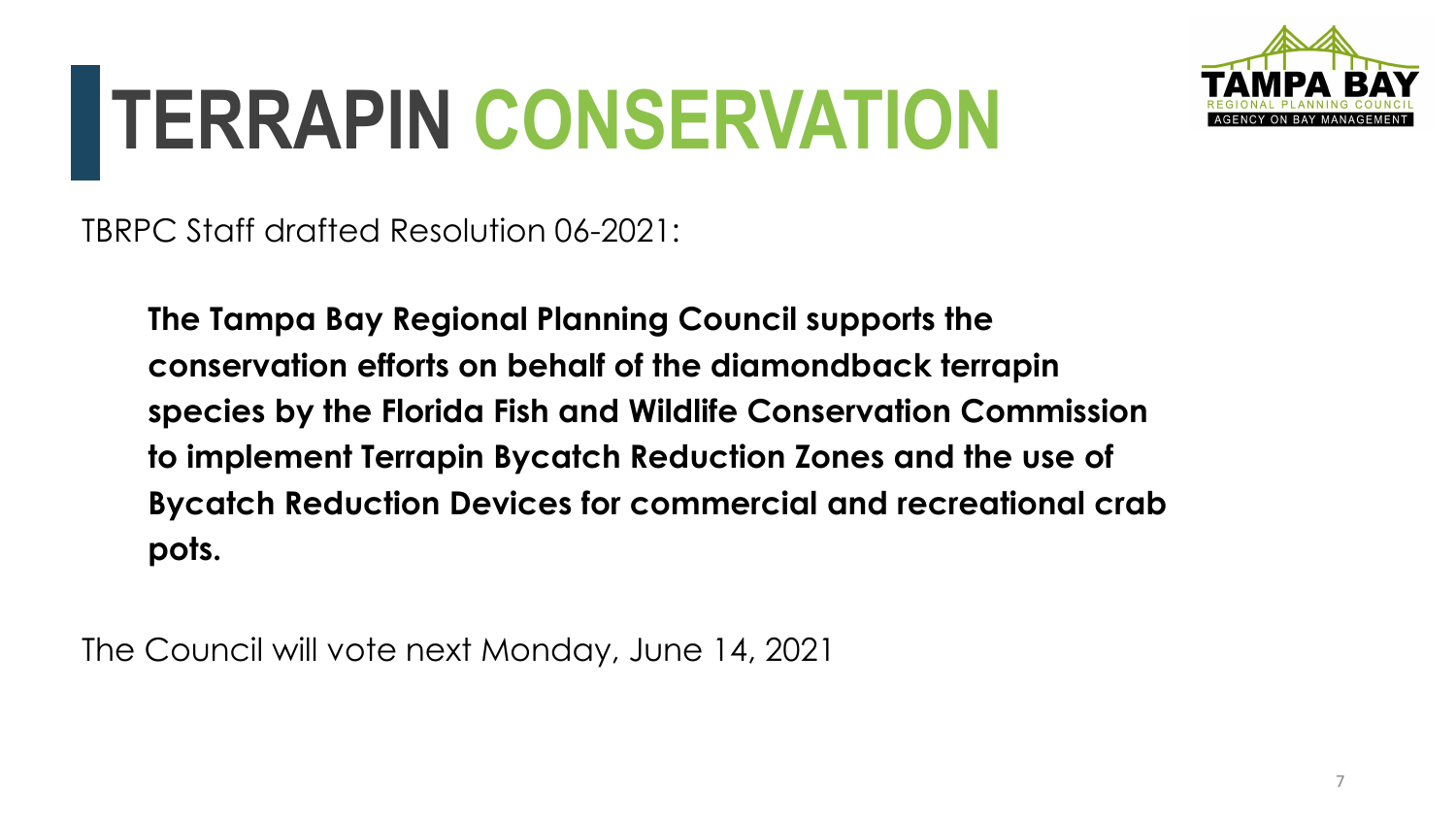## **ABM COMMUNICATIONS**





If you did not receive the email notifications for this meeting via Constant Contact, please let me know – **Alana@tbrpc.org**

For non-members, you can sign up to receive the meeting notices & agendas at **tbrpc.org/abm**

**JOIN THE AGENCY ON BAY MANAGEMENT EMAIL LIST**